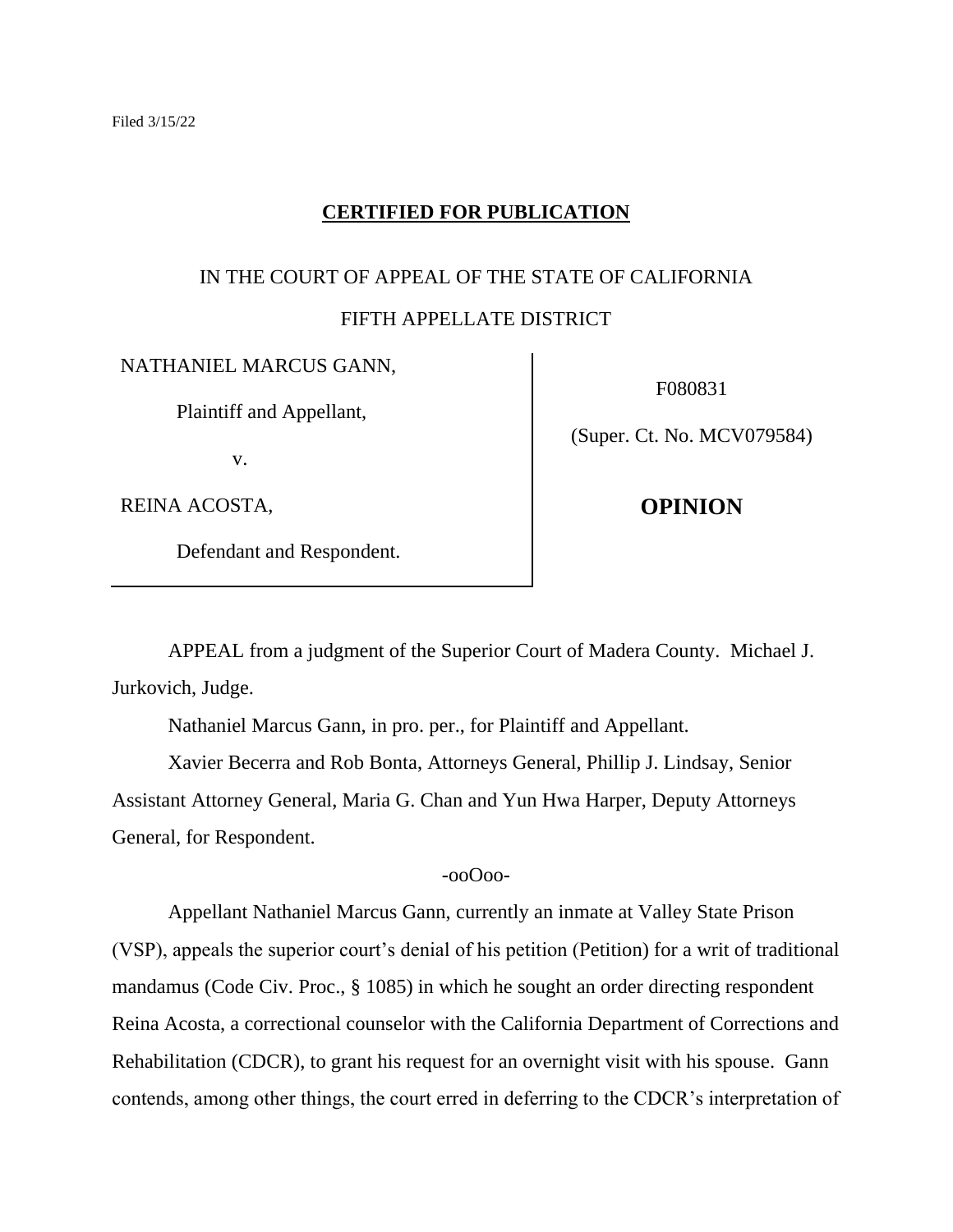the regulations that govern such privileges, and that respondent (and, by extension, CDCR) had a ministerial duty to grant his request. We affirm the judgment.

# **FACTUAL AND PROCEDURAL BACKGROUND**

On April 15, 2009, Gann was convicted of first degree murder (Pen. Code, § 187, subd. (a)). His biological sister, Brae Hansen (sister), was his codefendant in the trial and was found guilty of first degree murder with special circumstances by a separate jury  $(\S$ § 187, subd. (a); 190.2, subd. (a)(15)). The victim, Timothy MacNeil (victim), was the widowed spouse of Gann's biological mother and adoptive stepfather of Gann's sister. At the time of the murder, Gann's sister resided with the victim. Gann was sentenced to 25 years to life.

On July 7, 2016, Gann submitted a Family Visiting Application (Application) requesting an overnight family visit with his spouse. "Family visits are extended overnight visits, provided for eligible inmates and their immediate family members as defined in [California Code of Regulations, title 15,] Section 3000 .…"**<sup>1</sup>** (§ 3177.) Under CDCR regulations, "[f]amily visiting is a privilege." (§ 3177, subd. (b).)

The Application was denied for the following stated reasons: "Inmate not eligible for Family Visiting" and "Other[:] Commitment offense does not meet criteria per [section] 3177[, subd.] (b)(1)[,] murder of step-father (immediate family member per [section] 3000)." The denial bears the signatures of a "Counselor" (dated March 13, 2017) and a "Program Administrator" (dated April 25, 2017).**<sup>2</sup>**

Gann appealed the decision through three levels of administrative review. The First Level Response (FLR) to the appeal, dated April 27, 2017, signed by a Correctional

**<sup>1</sup>** All further references to sections are to the California Code of Regulations, title 15, unless otherwise indicated.

**<sup>2</sup>** The signature of the Program Administrator appears to read "R Acosta" (presumably, respondent).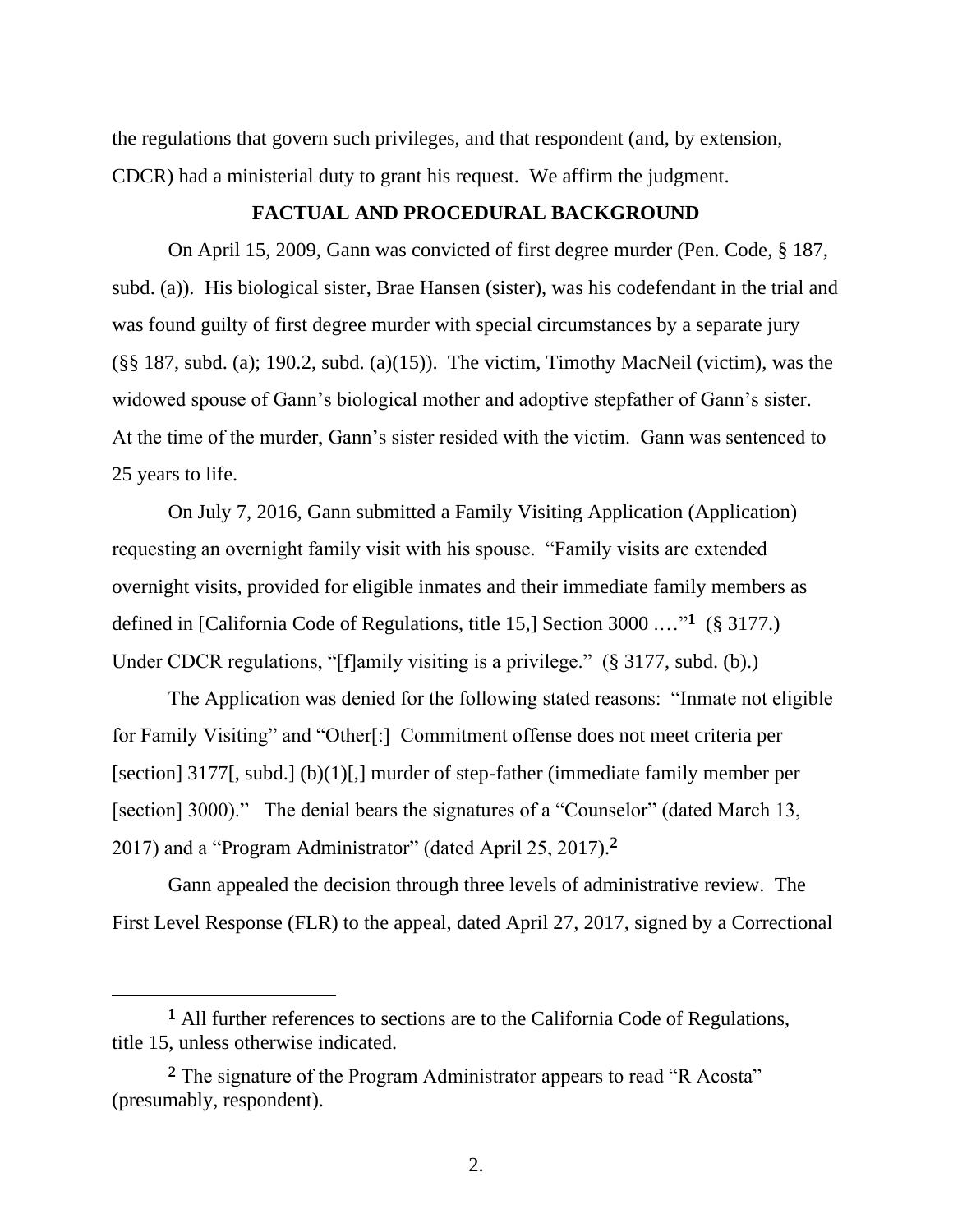Counselor II**<sup>3</sup>** and an Associate Warden, Housing, upheld the decision to deny Gann family visitation privileges. The FLR noted that "[i]n accordance with ... section 3177[, subd.] (b)(1) [f]amily visits shall not be permitted for inmates convicted of a violent offense involving a minor or family member … which includes … Penal Code section[ ]: 187 (when the victim is a family member as defined in [s]ection 3000 or minor) …." The FLR determined the victim met the definition of a stepparent under section 3000 because he "was the husband of [Gann's] biological mother." In responding to Gann's contention that his mother's death dissolved any link between Gann and the victim, the FLR further noted that Gann's sister was still living in the victim's home at the time of the murder, "therefore, a link between [Gann] and the victim did exist." A decision was rendered on the Second Level of Review by the Warden of VSP on June 20, 2017, and on the Third Level of Review by the CDCR Office of Appeals on August 23, 2017. Each time, Gann's administrative appeal was denied.

On December 14, 2018, Gann filed his Petition for a writ of traditional mandamus asking the superior court to issue a peremptory writ directing respondent to approve his Application or, in the alternative, an alternative writ directing respondent to provide the requested relief or show cause why respondent should not do so.

The superior court issued its tentative decision to deny the Petition on December 16, 2019. Gann objected to the tentative decision and a hearing on the matter was conducted. On January 17, 2020, the court issued a statement of decision in which it adopted its tentative ruling in its entirety and denied the Petition. That same day, the court entered judgment in favor of respondent and against Gann.

**<sup>3</sup>** The typewritten signature block for the Correctional Counselor II reads "R. ACOSTA, CORRECTIONAL COUNSELOR II, Valley State Prison" but the signature appears to read "4/M. Gallardo."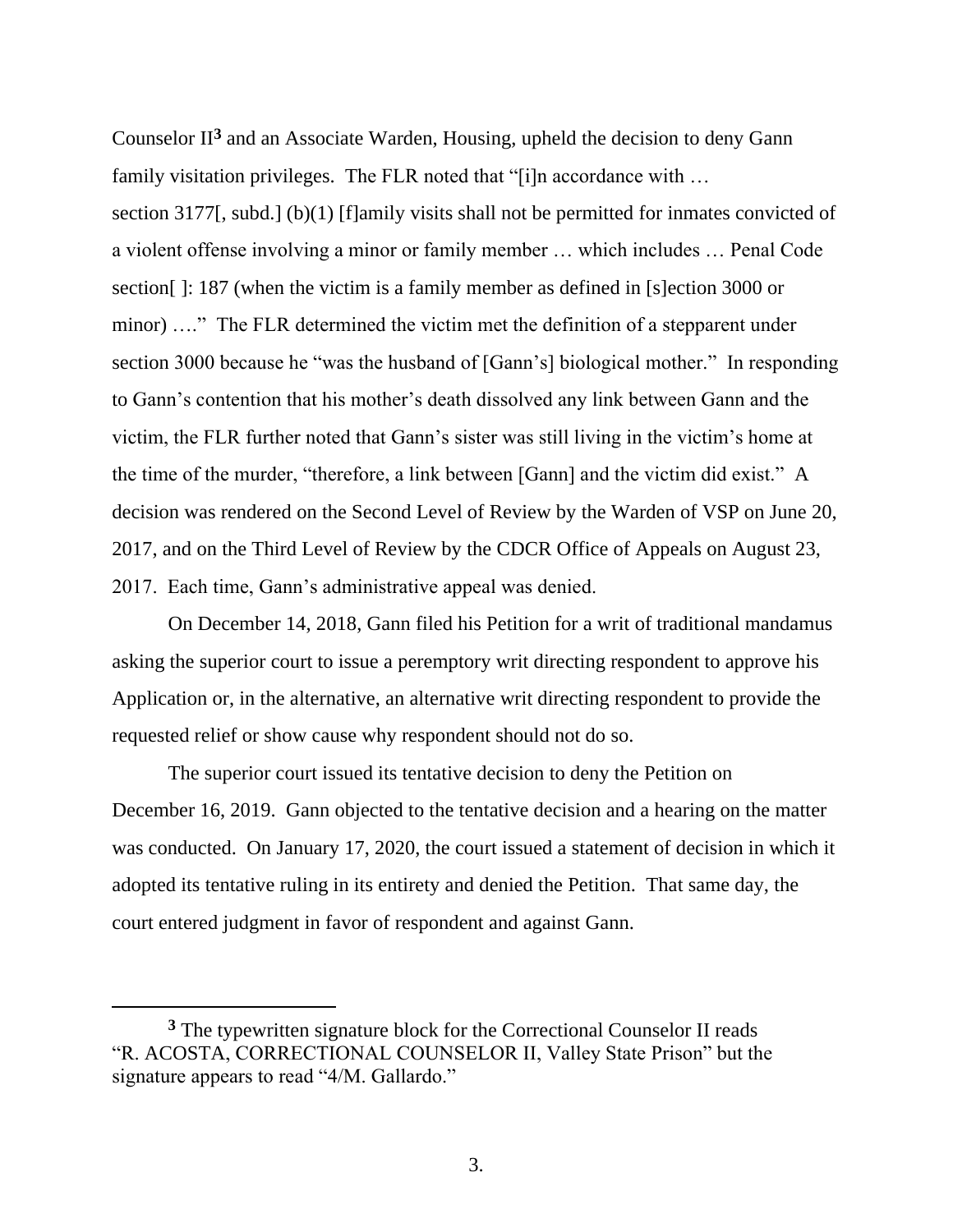On February 13, 2020, Gann timely appealed the judgment.**<sup>4</sup>**

#### **DISCUSSION**

## **I. Further Background**

In 1997, at the age of 10, Gann ran away from his mother's home. In 2000, at the age of 13, Gann became a ward of the State of California. This was prior to his mother's marriage to the victim. Gann remained in foster care until his 18th birthday. During his mother's marriage to the victim, Gann was never a member of the couple's household or in his mother's custody.

Gann's mother died in 2006, approximately one year before Gann murdered the victim. As noted in the FLR, Gann's sister (and co-defendant) was still living with the victim at the time of the murder. CDCR considered these undisputed facts in denying Gann's Application.

As stated in the FLR, family visits are not allowed for inmates convicted of a violent offense (including first degree murder) if the victim was an "[immediate] family member" as defined in section 3000. (§ 3177, subd. (b)(1).) "Step-parents" are included in section 3000's definition of "immediate family members." (§ 3000.)

In 2016, the California Legislature passed Senate Bill No. 843 which was enacted as Penal Code section 6404. It provides: "Inmates shall not be prohibited from family visits based solely on the fact that the inmate was sentenced to life without the possibility of parole or was sentenced to life and is without a parole date established by the Board of Parole Hearings." (Pen. Code, § 6404.) On February 17, 2017, the Division of Adult Institutions (a division of CDCR) sent an informational memorandum to CDCR inmates, advising them of the recent enactment. The memorandum further advised, "Beginning

**<sup>4</sup>** In his notice designating the record on appeal, Gann initially chose to proceed with a record of oral proceedings in the superior court (i.e., a reporter's transcript). He subsequently moved this court to proceed without a reporter's transcript. The motion was granted.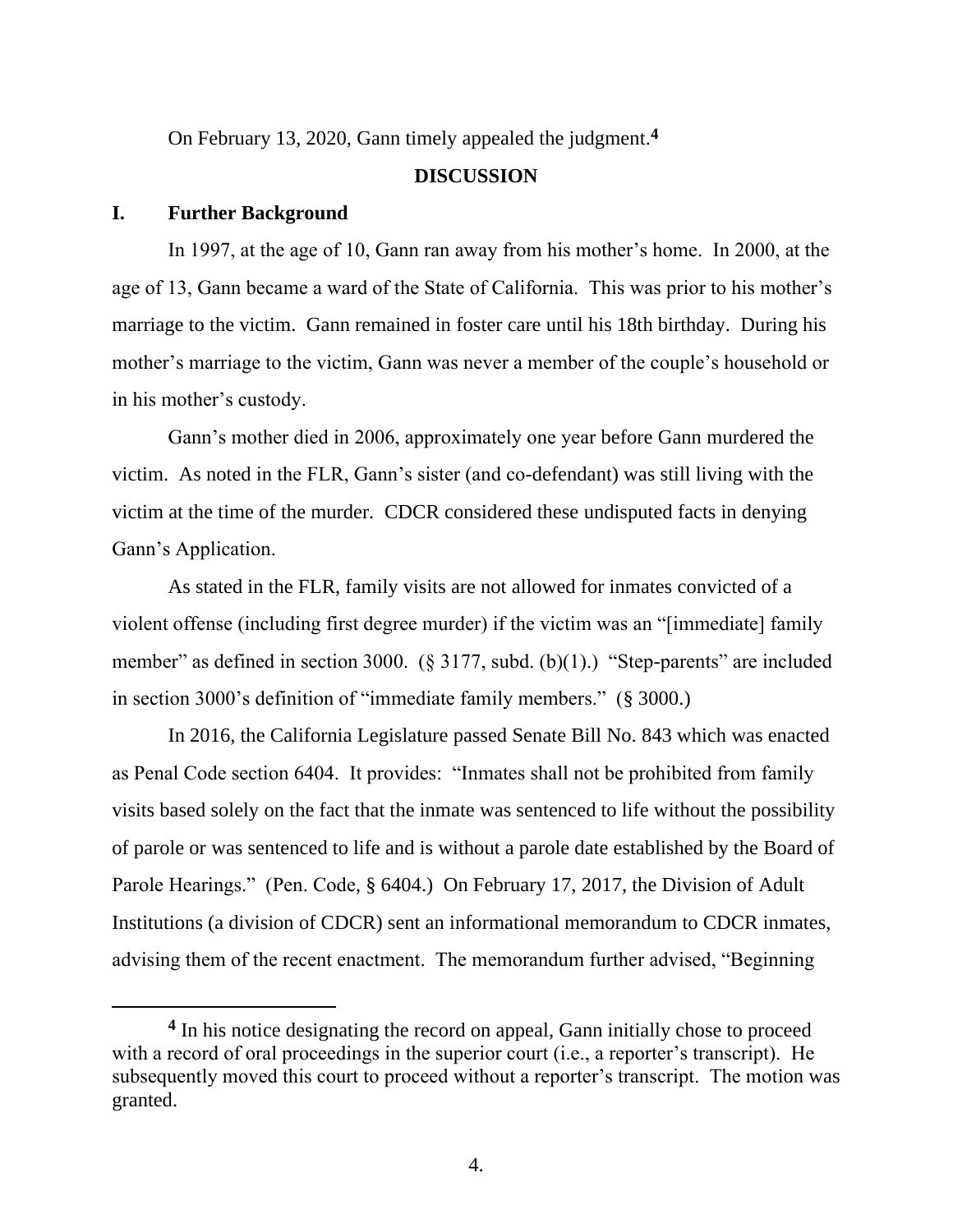February 20, 2017, inmates with life terms who otherwise meet the criteria as established in California Code of Regulations (CCR), Title 15, Section 3177 Family Visiting (Overnight), will be authorized to request a family visit."

## **II. Gann's Contentions**

On appeal, Gann claims he met the criteria for family visitation. He contends that his mother's death in 2006 dissolved her marriage to the victim. For this proposition, Gann cites to *In re Marriage of Williams* (1980) 101 Cal.App.3d 507, which held, in the context of determining whether a marriage dissolution action survived the death of one of the spouses, "[w]hen one of the parties dies, dissolution occurs as a matter of law, and there is nothing left for a court to dissolve or annul. 'The dissolution is final, irrevocable, nonmodifiable, and nonappealable.' " (*Id*. at p. 510.) Because his mother's death occurred prior to the crime for which he was committed, Gann argues the victim cannot be considered his stepparent.

Gann further argues that, since he was never a member of the victim's household and was never in his mother's custody during her marriage to the victim, the victim never stood "in loco parentis" to him.<sup>5</sup> He also maintains that his sister's relationship as a stepdaughter to the victim does not establish that the victim was Gann's stepparent.

Gann contends CDCR abused its "discretionary power" in determining the victim was his "stepparent" because CDCR's interpretation of the term does not comport with an established statutory or case law definition. He further contends the superior court erred in deferring to CDCR's interpretation. As a result, Gann argues he was denied family visitation privileges in violation of Penal Code section 6404 and the February 17, 2017, memorandum from the Division of Adult Institutions advising inmates of that

**<sup>5</sup>** The phrase "in loco parentis" has been defined in Black's Law Dictionary to mean "Of, relating to, or acting as a temporary guardian or caretaker of a child, taking on all or some of the responsibilities of a parent." (Black's Law Dict. (11th ed. 2019) p. 941, col. 1.)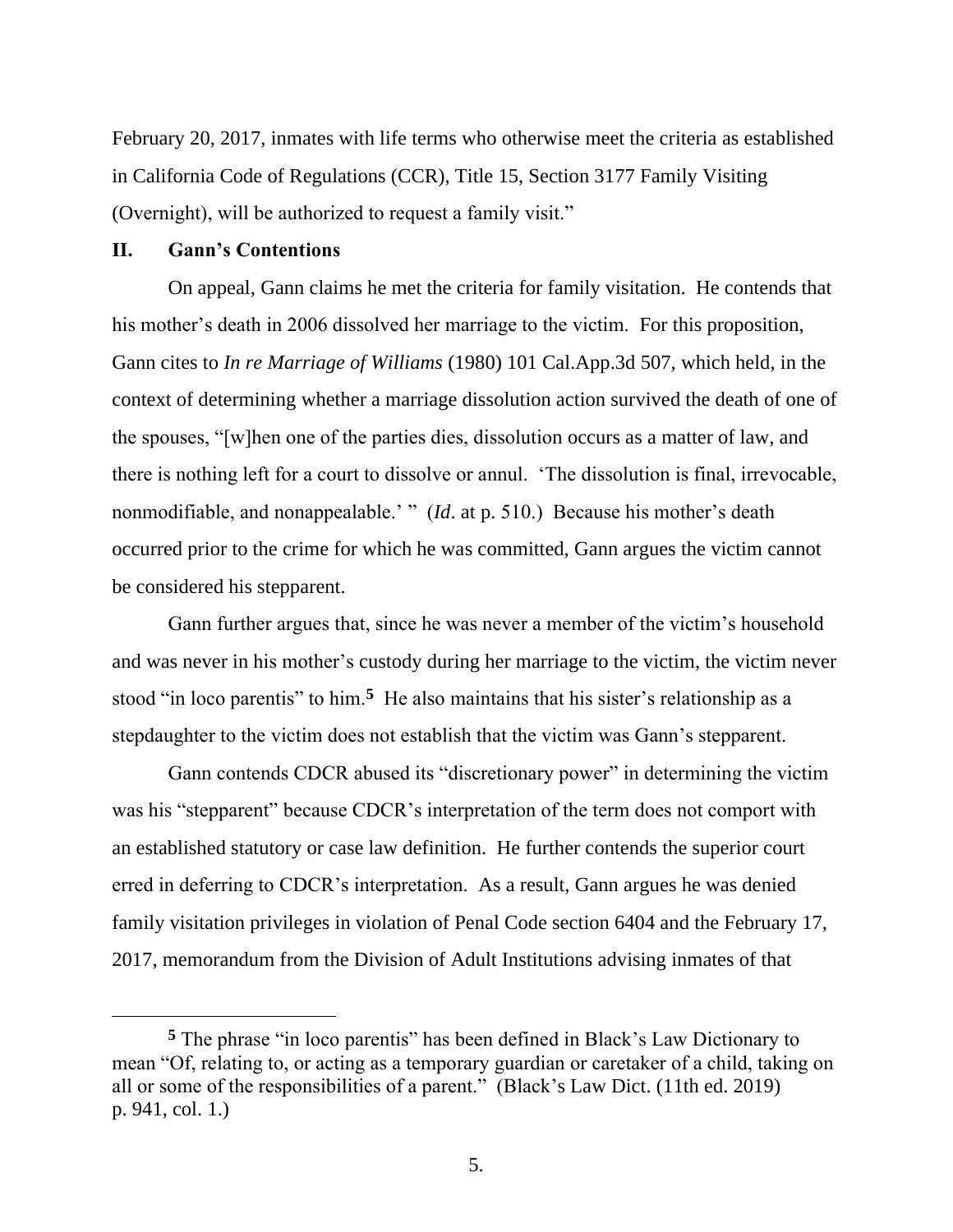law—i.e., he was denied those privileges solely based on his conviction of first degree murder. Gann contends respondent (and, by extension, CDCR) had a ministerial duty to grant his Application.

#### **III. Traditional Versus Administrative Mandamus**

In addition to other arguments, respondent contends that a writ of traditional mandate is inappropriate because respondent's duty was not ministerial.**<sup>6</sup>** Respondent claims "mandate will not issue to compel an action unless the duty to act is 'plain and unmixed with discretionary power or the exercise of judgment[,]' " citing *Hutchinson v. City of Sacramento* (1993) 17 Cal.App.4th 791, 796. Respondent argues "the decision to grant or deny Gann family visits required the exercise of judgment."

We view respondent's argument as contending that administrative mandamus, rather than traditional mandamus, is the appropriate type of proceeding to challenge CDCR's determination in this matter. Administrative mandamus is available under Code of Civil Procedure section 1094.5 when the challenged decision is "the result of a proceeding in which by law a hearing is required to be given, evidence is required to be taken, and discretion in the determination of facts is vested in the inferior tribunal, corporation, board, or officer …." (Code Civ. Proc., § 1094.5, subd. (a).)

The choice of whether to challenge an agency action under traditional mandamus, as opposed to administrative mandamus, is not always straightforward. (*Southern California Cement Masons Joint Apprenticeship Committee v. California Apprenticeship Council* (2013) 213 Cal.App.4th 1531, 1541.) Arguably, Gann might have appropriately challenged the CDCR's determination in an administrative mandamus proceeding. Notwithstanding, this court may treat a petition for traditional mandamus as a petition for

**<sup>6</sup>** California uses the term "mandate" and "mandamus" interchangeably. (Code Civ. Proc. § 1084.)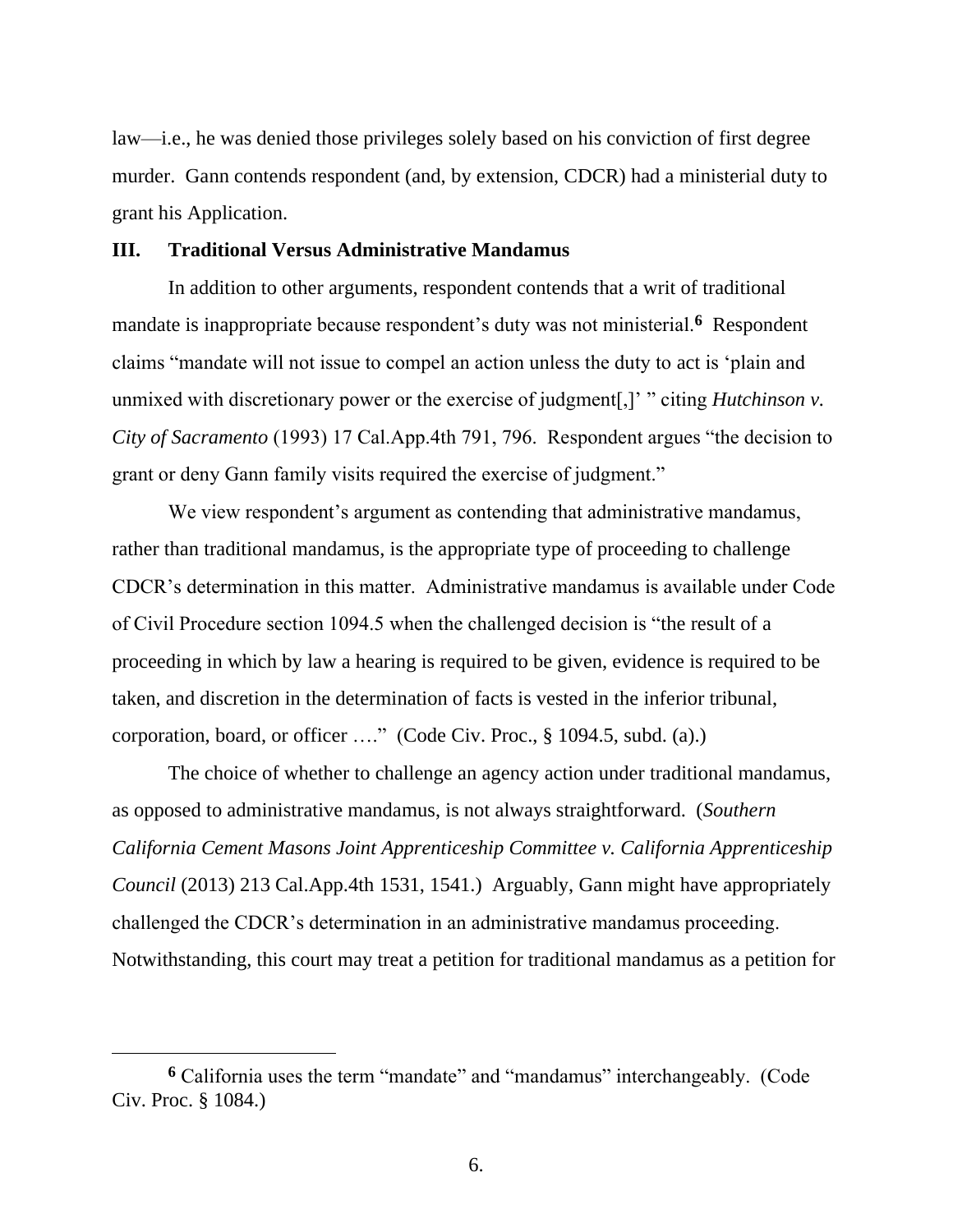administrative mandamus. (*Bollengier v. Doctors Medical Center* (1990) 222 Cal.App.3d 1115, 1125.)

Here, we need not decide which form of mandamus was most appropriate. "The full panoply of rules applicable to 'ordinary' mandamus applies to 'administrative' mandamus proceedings, except where modified by statute." (*Woods v. Superior Court* (1981) 28 Cal.3d 668, 674.) Because this case turns on the proper interpretation of section 3000, our review is functionally the same under either form of mandamus.

#### **IV. Standard of Review**

Here, the foundational facts are not in dispute. At issue is whether those foundational facts support the conclusion that the victim was Gann's stepparent. Thus, we are required to interpret section 3000's use of the term "step-parent" in defining an "immediate family member."

Where, as here, the interpretation of a statute or regulation is involved, we apply a de novo standard of review. (*Menefield v. Foreman* (2014) 231 Cal.App.4th 211, 217; *Children and Families Commission of Fresno County v. Brown* (2014) 228 Cal.App.4th 45, 57 ["De novo review is appropriate where the trial court's determination of whether statutory criteria were met presents an issue of statutory construction or a question of law."]; *Munroe v. Los Angeles County Civil Service Com*. (2009) 173 Cal.App.4th 1295, 1301 (*Munroe*).) This is true under both traditional and administrative mandamus. (*Hoitt v. Department of Rehabilitation* (2012) 207 Cal.App.4th 513, 522 [administrative mandamus]; *Munroe*, at p. 1301 [traditional mandamus].)

## **V. De Novo Review of CDCR's Regulatory Interpretation**

"It is a 'black letter' proposition that there are two categories of administrative rules and that the distinction between them derives from their different sources and ultimately from the constitutional doctrine of the separation of powers. One kind—quasilegislative rules—represents an authentic form of substantive lawmaking: Within its jurisdiction, the agency has been delegated the Legislature's lawmaking power.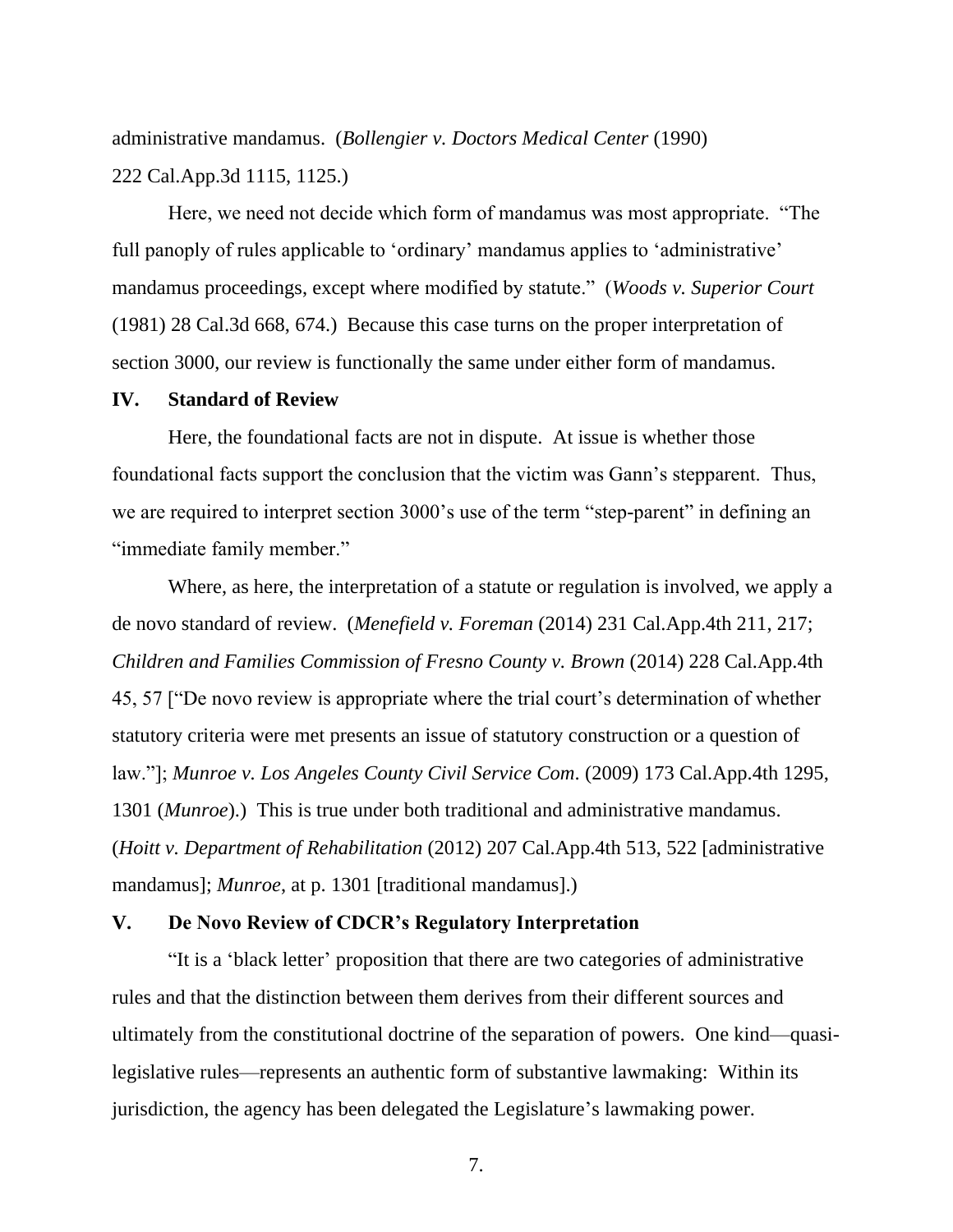[Citations.] Because agencies granted such substantive rulemaking power are truly "making law," their quasi-legislative rules have the dignity of statutes." (*Yamaha Corporation of America v. State Bd. of Equalization* (1998) 19 Cal.4th 1, 10.)

The California Legislature has conferred broad quasi-legislative authority on the Secretary of the CDCR to "prescribe and amend rules and regulations for the administration of the prisons .…"**<sup>7</sup>** (Pen. Code, § 5058, subd. (a); *In re Cabrera* (2012) 55 Cal.4th 683, 688 (*Cabrera*).) The regulations at issue, sections 3000 and 3177, were promulgated pursuant to that authority. (See "Note" following § 3000; "Note" following § 3177.) Likewise, the Secretary of the CDCR has the authority to supervise, manage and control the state prisons and has "responsibility for the care, custody, treatment, training, discipline and employment of persons confined therein …." (Pen. Code, § 5054.) The Secretary must act, at times, through his or her subordinates. Thus, the law provides, "[w]henever a power is granted to the secretary or a duty is imposed upon the secretary, the power may be exercised or the duty performed by a subordinate officer to the secretary or by a person authorized pursuant to law by the secretary." (Pen. Code,  $§ 5055.$ 

Here, Gann is not challenging the validity of sections 3000 and 3177. Rather, he is challenging the interpretation given to the phrase "step-parent[ ]" as that term is used in section 3000. Under such circumstances, we generally " 'defer to an agency's interpretation of its own regulations, particularly when the interpretation implicates areas

**<sup>7</sup>** The quasi-legislative rulemaking authority embodied in Penal Code section 5058 initially resided in the Director of Corrections. (Pen. Code, § 5058, subd. (a); *id.* at § 6080, subd. (b) [As used in Penal Code section 5058, the term " 'Director' refers to the Director of Corrections"... In 2005, the Department of Corrections and the office of the Director of Corrections were abolished and replaced by the CDCR and the Secretary of the CDCR, respectively. (Pen. Code, §§ 5050, 5055; Gov. Code, § 12838.5.) The CDCR succeeded to "all the powers, functions, duties, responsibilities, obligations, liabilities, and jurisdiction of the … Department of Corrections." (Gov. Code, § 12838.5.) By legislative fiat, all references in the California Code to the office of the Director of Corrections were deemed to refer to the Secretary of the CDCR. (Pen. Code, § 5050.)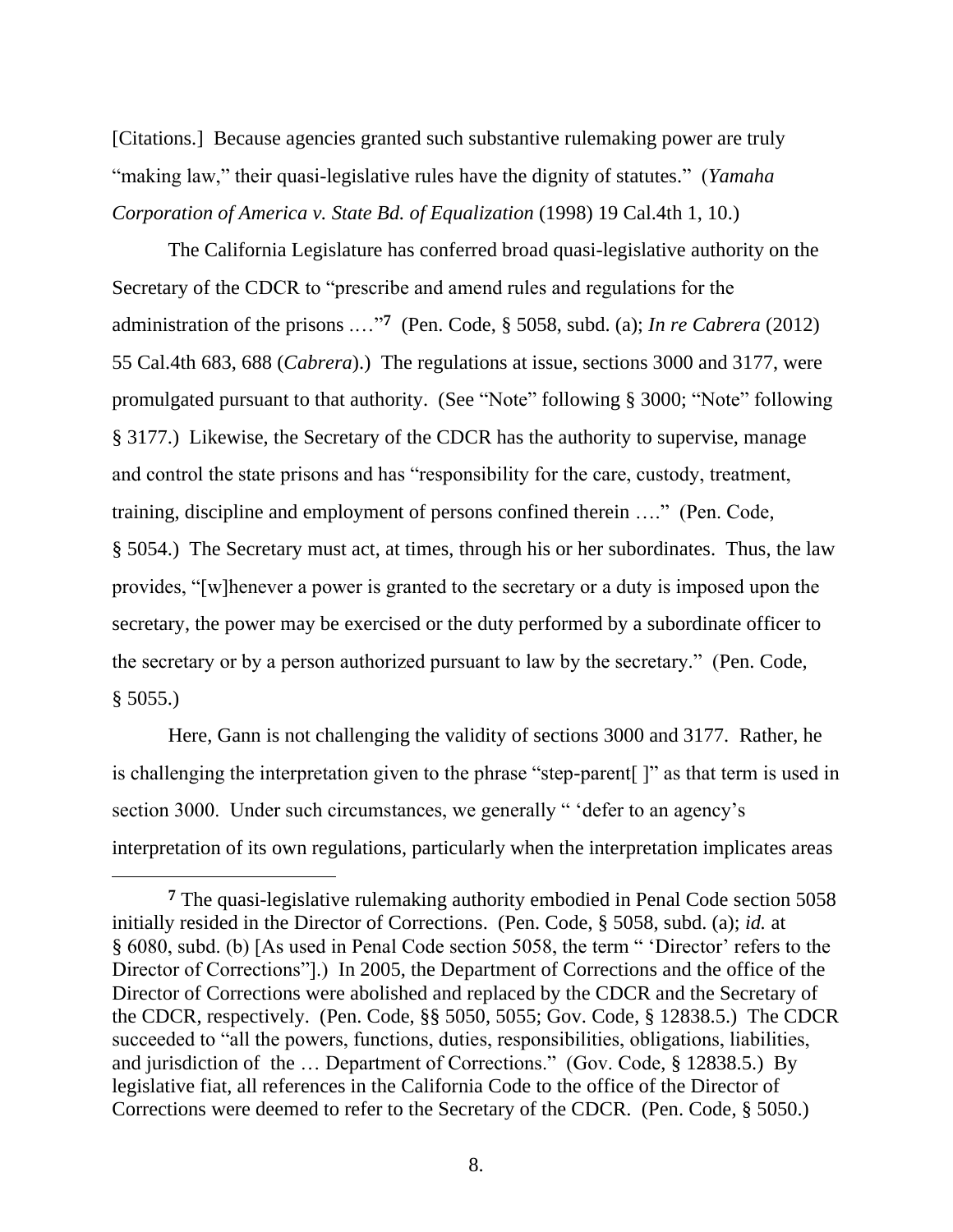of the agency's expertise.' " (*Cabrera*, *supra*, 55 Cal.4th at p. 688.) "As a general matter, courts will be deferential to government agency interpretations of their own regulations, particularly when the interpretation involves matters within the agency's expertise and does not plainly conflict with a statutory mandate." (*Environmental Protection Information Center v. California Dept. of Forestry & Fire Protection* (2008) 44 Cal.4th 459, 490.) In reviewing such matters, the question for this court is "whether the construction offered by the CDCR, the agency that had promulgated the regulation and was charged with enforcing it, was clearly unreasonable." (*Cabrera*, at p. 691.)

In acting on Gann's Application, CDCR interpreted the term "step-parent" to include the widowed husband of Gann's biological mother (deceased). Given the broad authority conferred upon the Director of Corrections (now, the Secretary of CDCR) under Penal Code section 5058, that interpretation cannot be said to conflict with the Secretary's statutory authority.

Moreover, sections 3000 and 3177 involve matters within the agency's expertise. The Secretary (and, by extension, those employed by CDCR) are charged with authority to supervise, manage, and control the state prisons, and "responsibility for the care, custody, treatment, training, discipline and employment of persons confined therein …." (Pen. Code, § 5054.) Visitor safety is likewise an appropriate concern of CDCR. (See, e.g., §§ 3170, subds. (a), (b), (d)(1); 3176; 3177, subd. (b)(1)(D); 3262; 3263; *Hudson v. Palmer* (1984) 468 U.S. 517, 526.)

Thus, we are left to decide whether the interpretation given to the term "stepparent" by CDCR is "clearly unreasonable." (*Cabrera*, *supra*, 55 Cal.4th at p. 691.) If it is not clearly unreasonable, we will defer to CDCR's interpretation.

Gann makes several arguments as to why the term "step-parent" should not include the victim. He argues that the term "step[-]parent" as used in section 3000 "is not a quasi-legislative regulation in that it does not define step[-]parent but relies upon the existing statutory definition."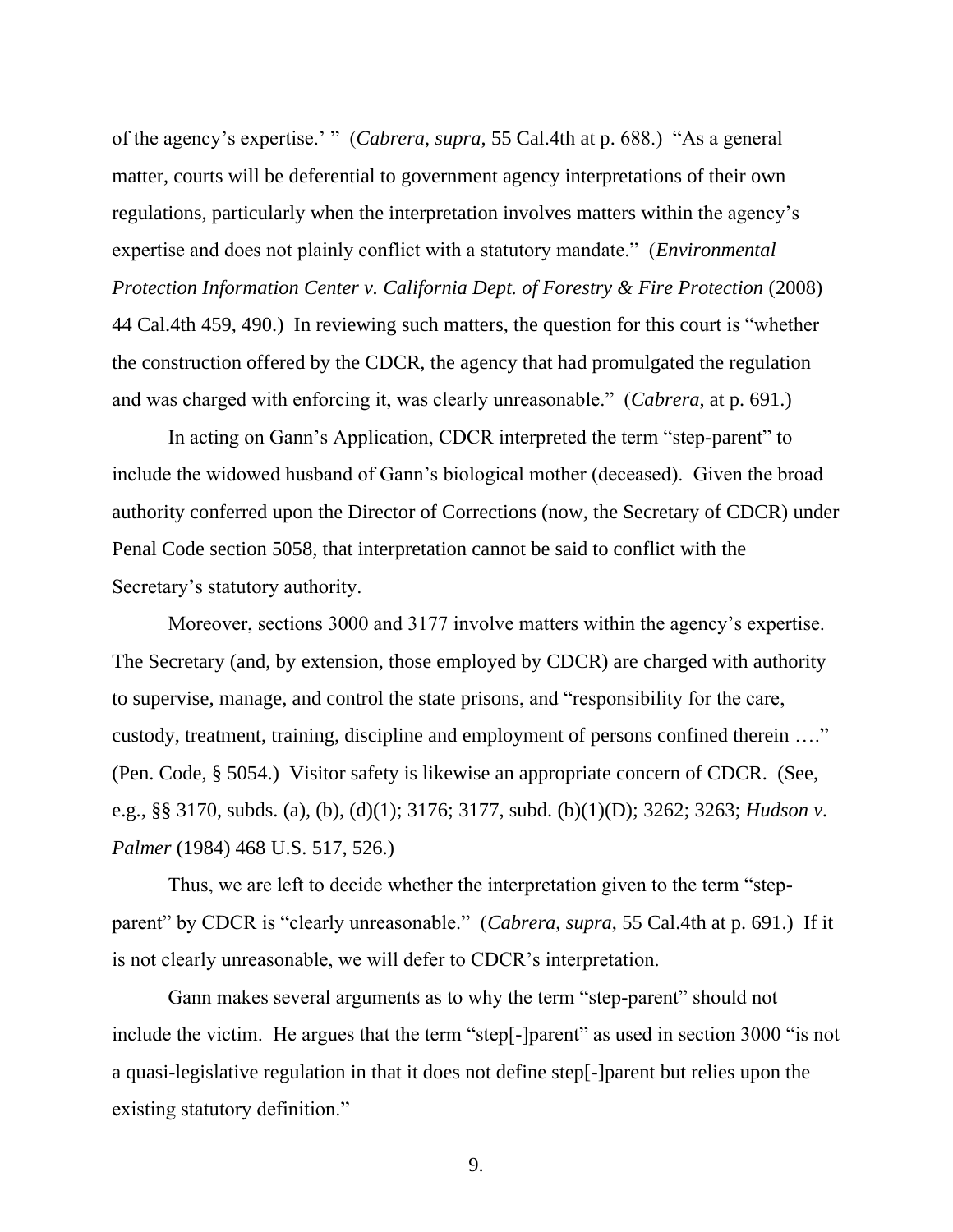We have already rejected the contention that the regulations at issue are not quasilegislative. Although we concur with Gann that section 3000 does not define "step-parent," we nonetheless reject Gann's argument that CDCR must use the statutory definition of "stepparent" contained in subdivision (d)(2) of Family Code section 3101 in interpreting the regulations at issue. Said code section reads, in relevant part: "(d) As used in this section: [¶] … [¶] (2) 'Stepparent' means a person who is a party to the marriage that is the subject of the proceeding, with respect to a minor child of the other party to the marriage." (Fam. Code,  $\S$  3101, subd. (d)(2).) Initially, we observe that application of the definition is limited, by its own terms, to Family Code section 3101.

Moreover, there is no indication (as Gann suggests) that CDCR, in promulgating section 3000, relied on subdivision (d) of Family Code section 3101 (or any other existing statutory definition) in developing the regulation. In fact, the indication is directly to the contrary. Section 3000 defines "Immediate Family Members" as follows:

"Immediate Family Members means legal spouse; registered domestic partner, natural parents; adoptive parents, if the adoption occurred and a family relationship existed prior to the inmate's incarceration; stepparents or foster parents; grandparents; natural, step, or foster brothers or sisters; the inmate's natural and adoptive children; grandchildren; and legal stepchildren of the inmate. Aunts, uncles and cousins are not immediate family members unless a verified foster relationship exists." (§ 3000.)

Notably, section 3000, itself, includes within its definition certain "immediate family members" based on their "legal" status—e.g., "legal spouse," and "legal stepchildren." That the CDCR included the modifier "legal" before certain categories of immediate family members but did not include such a modifier before the term "step-parent" indicates the CDCR did not intend to limit the term to a "legal" status. (See *Cornette v. Department of Transportation* (2001) 26 Cal.4th 63, 73 ["When one part of a statute contains a term or provision, the omission of that term or provision from another part of the statute indicates the Legislature intended to convey a different meaning."].)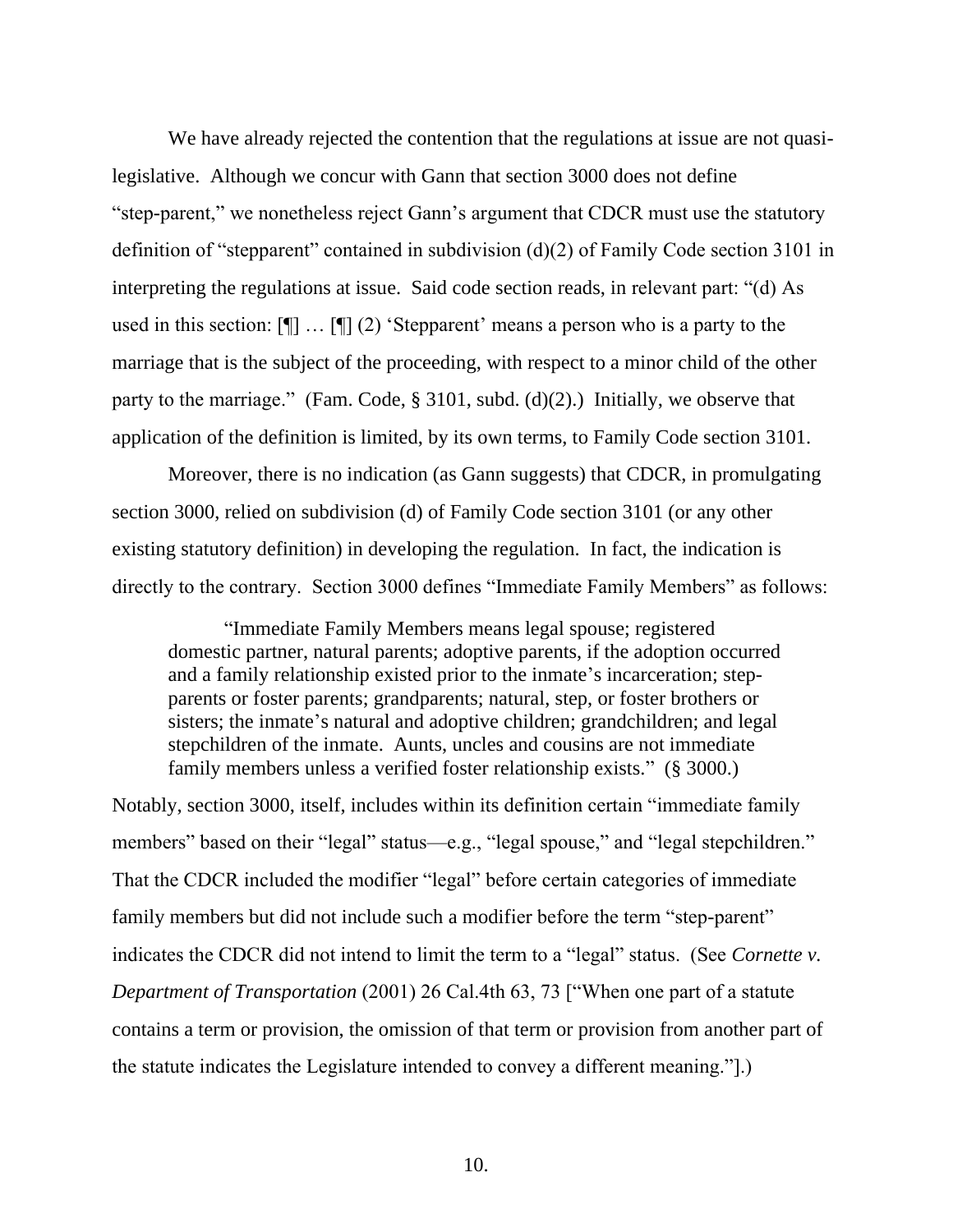In other regulations, CDCR has expressly adopted statutory definitions as part of its regulatory scheme. (See, e.g., § 3008 [expressly incorporating definition of Penal Code section 311]; § 3003 [expressly incorporating definition of Penal Code section 76]; § 3016 [expressly incorporating definition of Health and Safety Code section 11014.5]; § 3260.1 [expressly incorporating definition of Government Code sections 6250 et seq.]; § 3317.2 [expressly incorporating definitions from Penal Code section 2602 and Probate Code section 3200, et seq.].) Had the CDCR wanted to incorporate the provisions of a particular statute in defining the term "step-parent," it could have. Yet, it did not do so.

Gann's reliance on *In re Jodi B.* (1991) 227 Cal.App.3d 1322 (*Jodi B.*), and *In re Jason V.* (1991) 229 Cal.App.3d 1168 (*Jason V.*), is misplaced. At issue in *Jodi B.* was whether a stepparent had the same rights as a parent "to a reunification plan designed to facilitate return of [a] child to parental custody." (*Jodi B.*, at pp. 1323–1324.) In answering the question in the negative, the Court of Appeal said it must "assume that in using the word 'parent' the Legislature intended to refer to a person upon whom that status has been legally conferred—that is, a natural or adoptive parent." (*Id.*, at p. 1328.) The assumption was based on the principle that " '[When] a word or phrase has a wellknown and definite legal meaning it will be construed to have the same meaning when used in a statute.' " (*Ibid*.)

*Jason V*. was cited by Gann for a similar proposition. At issue in that case was whether the term "parent" as used in Welfare and Institutions Code section 903 could be construed to mean an "aunt or uncle acting as a legal guardian." (*Jason V.*, *supra*, 229 Cal.App.3d at p. 1171.) In answering the question in the negative, the court stated the principle that " '[C]ourts should give effect to statutes "according to the usual, ordinary import of the language employed in framing them." ' " (*Ibid*.)

We do not take issue with any of the principles for which *Jodi B.* and *Jason V.* were cited. However, there are important distinctions between those cases and the case at bar. It was CDCR that promulgated the regulations in question—not the Legislature.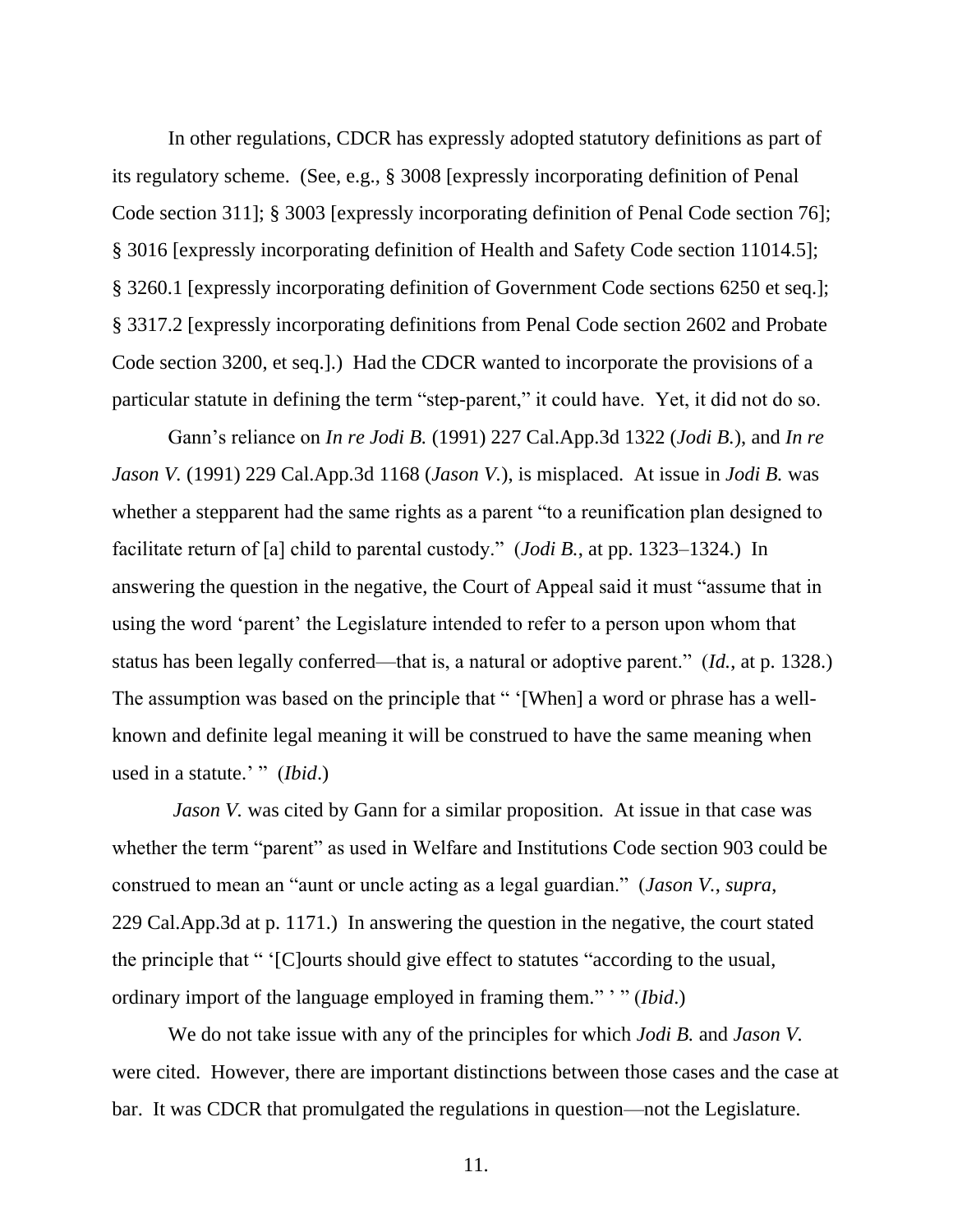Thus, any assumption that CDCR would necessarily employ a statutory definition for the term "step-parent" such as that contained in Family Code section 3101 is without foundation.**<sup>8</sup>** (Moreover, as we have stated, the definition in Family Code section 3101 is expressly limited in application to that statute.) Moreover, neither case attempted to define the confines or contours of the term "step-parent." Rather, *Jodi B.* merely determined that a "step-parent" did not meet the definition of a "parent" as used in the statute there in question. (*Jodi B.*, *supra*, 227 Cal.App.3d at p. 1328.) Similarly, *Jason V*. merely determined that an "aunt or uncle acting as legal guardian" did not meet the definition of a parent for the purpose of the statute there at issue. (*Jason V.*, *supra*, 229 Cal.App.3d at p. 1171.)

Finally, as respondent points out, the definition of a stepparent or stepfather is sufficiently broad to include the victim. For example, Black's Law Dictionary has defined the term "step-father" as "The husband of one's mother by a later marriage." (Black's Law Dict. (11th ed. 2019) p. 751, col. 1.) The same or similar definitions can be found in online dictionaries. For example, dictionary.com defines the term "stepfather" as "the husband of one's mother by a later marriage" (<http://www.dictionary.com/browse/stepfather> [as of Mar. 15, 2022]) and merriamwebster.com defines the term as "the husband of one's parent when distinct from one's natural or legal father." (<https://merriam-webster.com/dictionary/stepfather> [as of Mar. 15, 2022]). Whether the victim's marriage to Gann's mother dissolved prior to the crime at issue due to the mother's death is not dispositive. Sections 3000 and 3177 do not require that the natural parent and stepparent both be living to apply the restriction. It was not unreasonable to apply the term "step-parent" to the victim even though Gann's mother passed away approximately one year prior to Gann's murder of the victim.

**<sup>8</sup>** Gann has not directed us to any statute other than subdivision (d)(2) of Family Code section 3101 in support of his argument that section 3000 "relies upon the existing statutory definition" of "step-parent."